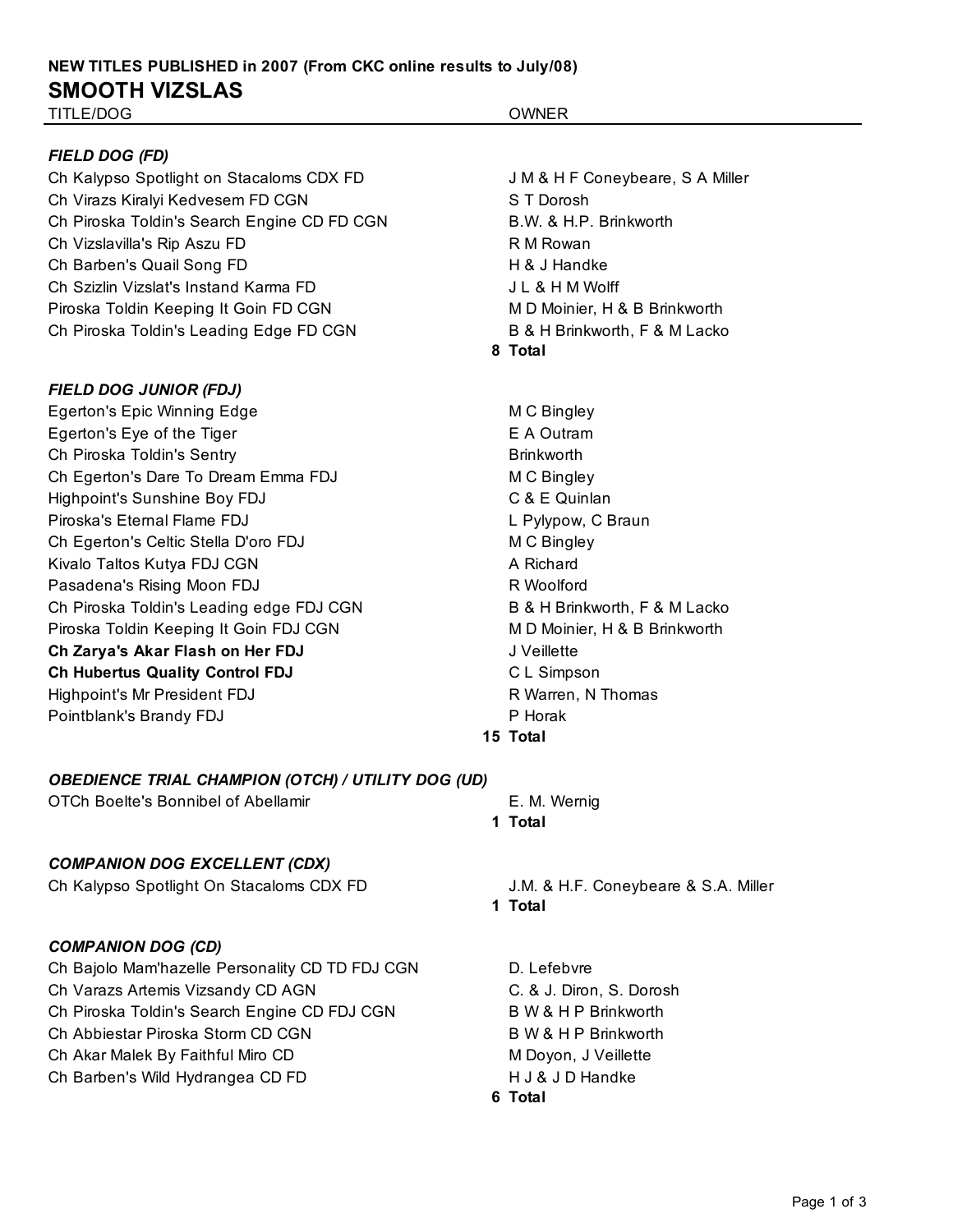*SHOW CHAMPION (CH)* Ch Pagliacci Kizmar Superstition **H** Johnson, K Rust & P Hussa Ch Piroska Toldin's Sentry L. & B. Vickerman, B & H Brinkworth, F & M Ch Ferngold's Moon Hunter Lacko B Capon Ch Bajolo Mam'hazelle Personality CD TD FDJ CGN D. Lefebvre Ch Akar Malek By Faithful Miro **Michael Accord MIC MIC MIC MIC MIC OVER THE OCCIT CONTAINING** ON R Doyon, J Veillette Ch Redrunvizsla White Blue Yankee **H** E Wilkins Ch Redrunvizsla Nova Scotia Jess **H E Wilkins** Ch Jaybren's Bonfire Konyak M & S Wald, J F Brennan Ch Piroska Toldin's Javelin **B King, B & H Brinkworth, F & M Lacko** Ch Varazs Nyar Hot Sauce S T Dorosh Ch Bonneterre Ripstone Squidjiggee **Research Charnes** R D Barnes Ch Rheingold Loge Hamilton **Jeannes Chamilton** JP & S S Gallagher Ch Krown's Tickle Me Elmo Changes and CE Rappaport-Fish Ch Jaybren's Fine Gold **B.R. Kilgour** B.R. Kilgour Ch Poquito's Oro Jag In Pursuit B.R. Kilgour Ch Egerton's Eye of the Tiger FDJ E A Outram Ch Varazs Heavenly Summer M Chaves, D Richards, S Dorosh Ch Jazzan Eloise of The Ny Plaza D M Scott Ch Gardenway Lienroc Beatrice The Changes of the Changes of the Corneil Changes of the Changes of the Changes of the Changes of the Changes of the Changes of the Changes of the Changes of the Changes of the Changes of the Ch Varazs Nyar the Contessa **R & E Kaminski, S Dorosh** Ch Varazs Nyar Cigany K Rowe, M Cairns, S Dorosh Ch Varazs Nyar Sea Breeze B Kemp, S Dorosh Ch Jaybren's Bob's Farfel R. & D. Anderson Ch Hubertus Quality Control C L Simpson Ch Kivalo Masoko Tanga **B and Album** B kennedy, D Guzda, A Richard Ch Piroska Toldin Falcon's Flight D B B D Flattery, F & M Lacko Ch Egerton's Highland Piper M C Bingley Ch Egerton's Heart of the Band M C Bingley Ch Kalypso High Caliber  $J M 8 H F$  Coneybeare, S Miller

#### **SHOW: GRAND CHAMPION (GCh)**

GCh Egerton's Atlantic Red Ranger FDJ M.C. Bingley GCh Kivalo Tavasz Aldas CD FDJ CGN B A & M L Branfiren

#### *AGILITY NOVICE JUMPER (AGNJ)*

MOTCH Sante Fe's Golden Contessa TD DD AGI CGN AGNJ B & K Kilgour Varazs Mokany Ficko FDJ CGN AGNJ CONDITENT C Sellars **2 Total**

#### *AGILITY NOVICE JUMPER SELECTED (AGNJS)*

MOTCH Ch Vizslanda's Golden Angel TD DD CGN AGNJS B & K Kilgour

**1 Total**

**29 Total**

#### **2 Total**